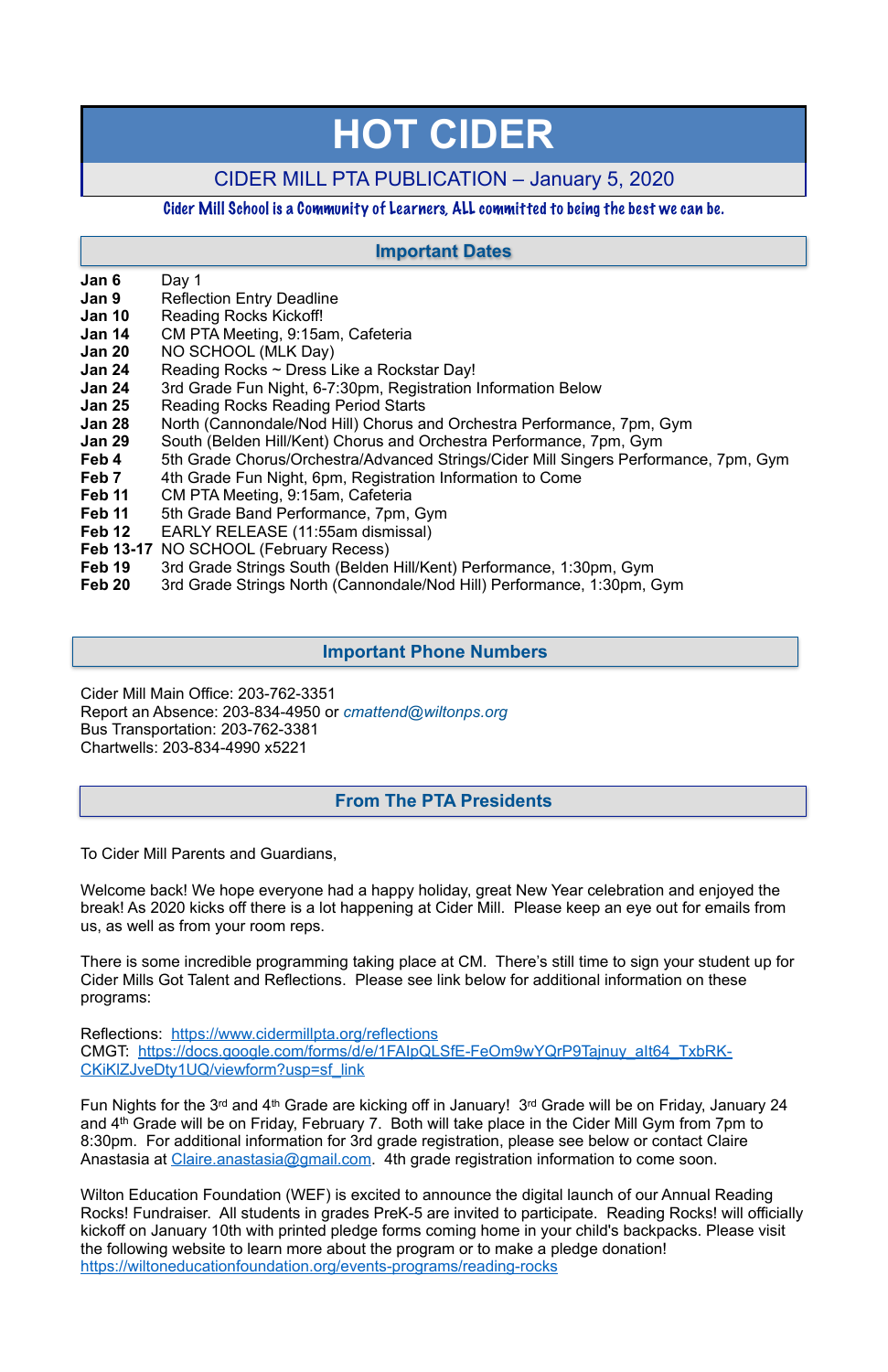If you have questions, please email Kiki Cross at KCross 106@gmail.com or Jen Carvajal at [Jencarv@hotmail.com](mailto:Jencarv@hotmail.com).

Please join us for our next PTA meeting on Tuesday, January 14<sup>th</sup> at 9:15am in the cafeteria. Thank you again for all of your support. Carolyn Lyon and Meghan Russo CM PTA Co-Presidents



The Cider Mill PTA is currently accepting submissions for the PTA Reflections Competition. This year's theme is "Look Within." Students may submit entries in one or more of the following arts categories: Visual Arts, Photograph, Musical Competition, Dance Choreography, Literature and Film Production. There is also a Special Artists division. Winners in each category will move forward to the state level competition. Entries should be left in the Reflections bin outside the Cider Mill office by January 9, 2020 with a fully completed entry form to be eligible for submission. For entry forms and rules please see the Cider Mill PTA Website:<https://www.cidermillpta.org/reflections>

Please contact *[janehamilton15@mac.como](mailto:janehamilton15@mac.com)r licoutant@gmail.com* with any questions.

#### **Reflections Competition Submission Deadline Jan 9, 2020**

https://docs.google.com/forms/d/1HbCF0yidZ9sfXw3\_yM7VDg3uf7gDPjekHjTYkZ74gn0/edit? [usp=sharing](https://docs.google.com/forms/d/1HbCF0yidZ9sfXw3_yM7VDg3uf7gDPjekHjTYkZ74qn0/edit?usp=sharing)

Volunteers are a huge part of making this night a success. If you are interested in helping out please sign-up with this link:

We still need help filling these gaps. If you'd like to know more or interested in helping please contact Amanda Patania or Alex Frisbee at [CMnominating@gmail.com](mailto:CMnominating@gmail.com).

#### **3rd Grade Fun Night ~ Registration Open**

Cider Mill Fun Night will be held on Friday, January 24th for 3rd graders. This is a free event that will run 7pm - 8:30pm in the school gymnasium. The night will be filled with dancing, learning new moves, and an obstacle course. For more information and to register your child for this event please click on the link:

<https://www.signupgenius.com/go/10C0949A4AA2EA3F85-3thgrade>

#### **PTA VOLUNTEER POSITIONS AVAILABLE ~ WE NEED YOUR HELP!**

**Hospitality** - We currently have a few people to help co-ordinate pampering staff at various times during the year, but more people are needed to help run these events. It's a position which is split and staff really appreciate.

**4th and 5th Field Day** - Coordinating volunteers and working with the gym teachers to make these fun days run smoothly. It's all set up from past Field Days and a good way to end the year.

**The Turnover Shop needs volunteers!** 

**School News**

## **Ongoing School News**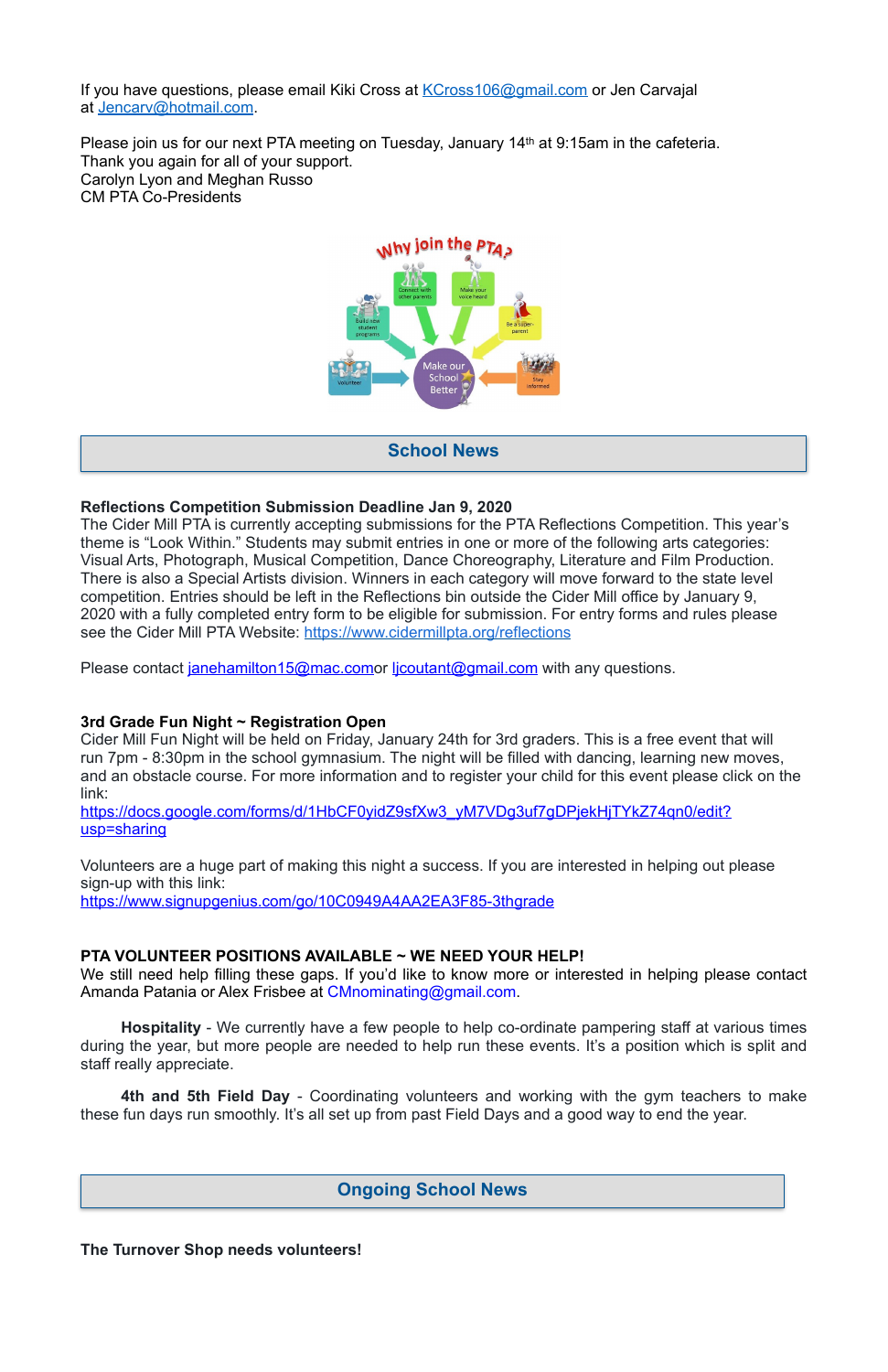We are looking for several people to work at the front desk. The commitment is for a regular shift only once a month for 3 1/2 hours, September-June. Each year, The Turnover Shop gives generously to the Wilton PTAs but we need your help to make this happen. Come join the fun and meet some new people in our community! Please send an email to **turnoverfrontdesk@gmail.com** to get started.

#### **CIDER MILL INDOOR RECESS DONATIONS**

In conjunction with Cider Mill administrators and the Free Play Task Force, to enhance indoor recess for students, we are looking for donations of the following items: Legos Straws & Connectors Oversized drawing sheets and crayons Mad Libs **Perplexus** Rubik's Cubes All items should be dropped in the 3-drawer plastic bin on front porch at 120 Pipers Hill Rd or message Chandra Ring at [cring226@hotmail.com](mailto:cring226@hotmail.com) to set up a meeting.

#### **WPS ACCEPTING NOMINATIONS FOR DISTRICT'S HALL OF FAME**

Nominations are now being accepted for potential 2020 inductees to the Wilton Public Schools Hall of Fame. The Hall of Fame was established in 2016 to honor members of the Wilton Public Schools community who have distinguished themselves in ways that have brought great honor and pride to the community. Induction into the hall of fame is the highest honor the Wilton schools can bestow on an individual. Nominees can be teachers, students, former students or staff members who have in some way achieved recognition in their chosen area of expertise. Click **HERE** for more information. Nomination Forms can be found [HERE.](http://track.spe.schoolmessenger.com/f/a/3Yz71ntoAvhN2xGbOg7igg~~/AAAAAQA~/RgRfl0b4P0RSaHR0cHM6Ly9kcml2ZS5nb29nbGUuY29tL2ZpbGUvZC8xVzB2d0F6RExIRExGcFZ1c1Zjc3owclNYejBJWFMxZlMvdmlldz91c3A9c2hhcmluZ1cHc2Nob29sbUIKAAB4E7ZdJF1uw1ITd29vZnlAb3B0b25saW5lLm5ldFgEAAAAAQ~~)

#### **JOIN THE PTA ~ WE NEED YOUR SUPPORT!**

Join the PTA and gain access to our Mobile Directory! Get instant access when you join – no waiting, easy updates to address or phone number changes throughout the year! Join here, and use the code - 'wilton' https://mobilearg.com/schooldirectory/school directory parent register.html Parents please update your profiles to include email and cell phone numbers! One easy spot to register for all your kids' PTAs and make a donation at the same time! Questions? Email our Directory Chair Jennifer Wulff [jen@presto.org](mailto:jen@presto.org) (Please add support@mobilearg.com to your address book to ensure delivery of the confirmation email with temporary auto-login link.)

#### **FIND US ON FACEBOOK**

The PTA has a group on Facebook called Cider Mill Parent Community. It is a place where the PTA can communicate to parents, and also where parents can communicate with one another. Please check it out by clicking here: [Cider Mill Parent Community.](https://www.facebook.com/groups/1168962513117647/)

#### **STOP AND SHOP REWARDS PROGRAM**

CIDER MILL SCHOOL – (ID#: 40341) has the opportunity to participate and earn CASH from A+ School Rewards, a great fundraising program run through our local Stop & Shop! **To participate:** Visit<http://www.stopandshop.com/aplus>and scroll down to the center of the page to select REGISTER YOUR CARD from the red box on the right marked FOR CUSTOMERS **To earn points:**

**•** Use your registered Stop & Shop Card each time you shop at Stop & Shop, and you will earn CASH for our school. You can track the number of points you are earning for our school by checking your grocery receipt. **•** • At the end of each month, your points are calculated and converted to CASH rewards for our school. These CASH rewards are updated monthly on the Giant A+ website beginning in November. **•** • After the last day of the 2019-2020 program, these same conversions are performed and the final school account total is posted. • Our school will receive one CASH awards check at the end of the program and can use this cash for any of our educational needs.

#### **BOX TOPS HAVE GONE DIGITAL!**

BIG, exciting change to Box Tops for Education this year! Box Tops has gone digital! This is a MUCH easier way to earn money for Cider Mill School! To donate box tops, follow the steps below.

- 1. Download the Box Top (BTFE) app on your smart phone
- 2. Buy products with the Box Top logo
- 3. Using the BTFE app, scan your store receipt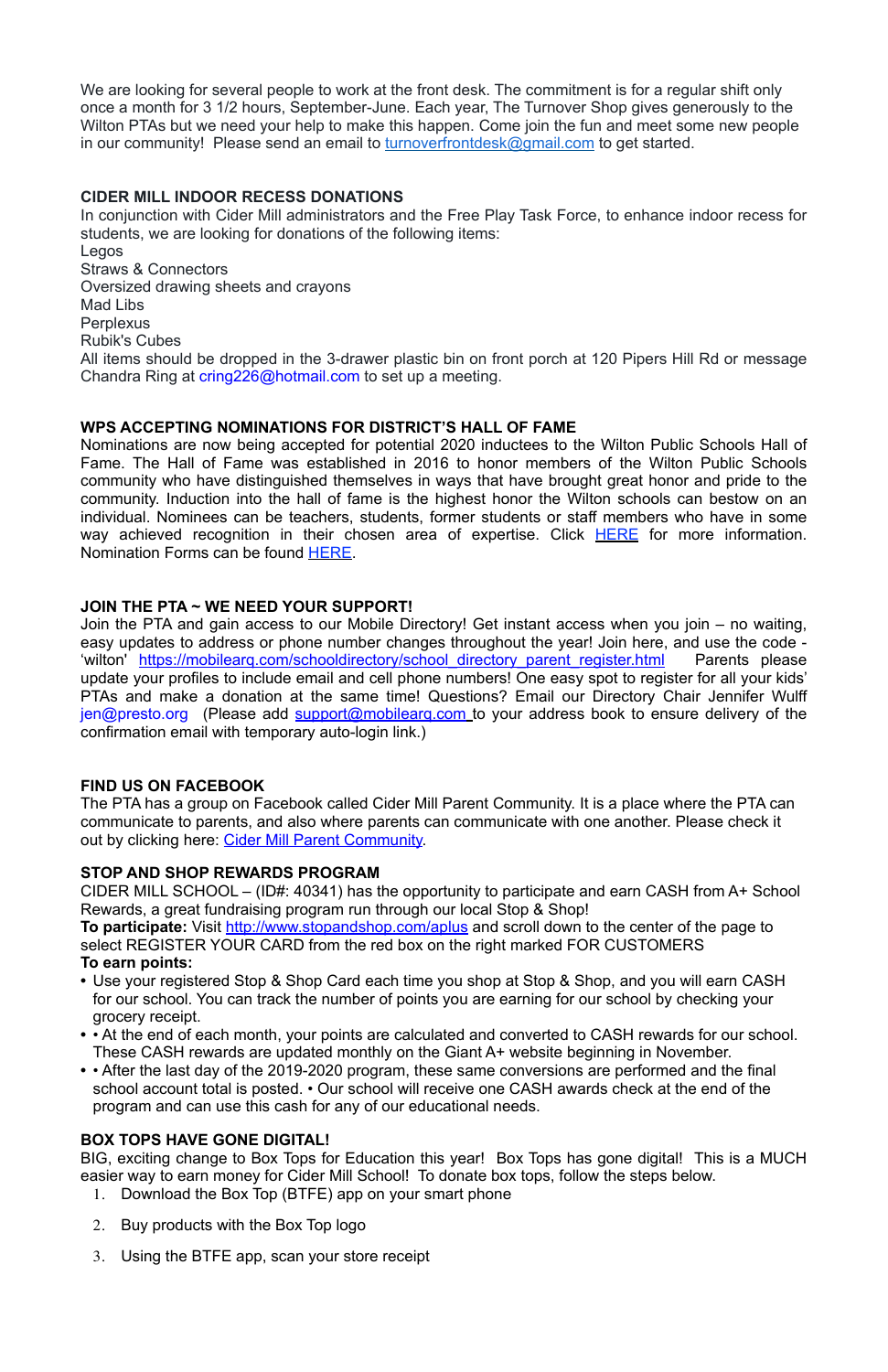4. The app automatically gives Cider Mill credit for the participating products you purchased!

There are two L&F locations in Cider Mill. One is at the doorway where you go to the playground, on the high school side (Cannondale). The other is by the front door on the far side of the bus loop (Kent). You or your child can check these locations for lost items. At the end of each season, the unclaimed items are donated to the Turnover Shop with proceeds going to the Cider Mill PTA. Contact Amanda Mitchell with questions, at amandaNmitchell@gmail.com.

The app is really easy to use and it saves so much clipping and counting time. Any clipped Box Tops you have been saving may be turned into the Box Tops box in the main office. These will be counted and submitted "the old fashioned way." If you have any questions, please email Heather Mroz, Box Top Coordinator, at [heathermm@optonline.net.](mailto:heathermm@optonline.net) Thank you for your support and happy scanning!

Please save the date for these Wilton Youth Council parent education programs! Like us on Facebook and visit [www.wiltonyouth.org](http://www.wiltonyouth.org/) for more information about our programs for youth, parents and community. While you are there, sign up for our newsletter. We are looking for volunteers to join our fundraising committee and/or the Free Play Matters Task Force. If you are interested, email Genevieve Eason at [geason@wiltonyouth.org](mailto:geason@wiltonyouth.org). Upcoming events:

#### **LOST & FOUND ~ CIDER MILL**

#### **WILTON YOUTH COUNCIL**

#### **Vaping: What You Need to Know**

TWO OPPORTUNITIES (AM or PM)

Monday, January 13th (Rescheduled from Dec. 11) 7:00 - 8:30 p.m. Trackside TeenCenter [https://vapingwhatyouneedtoknow.eventbrite.com](https://vapingwhatyouneedtoknow.eventbrite.com/) 

Wednesday, January 15th 10:00 - 11:30 a.m. Wilton Library Association <https://www.wiltonlibrary.org/events/>

Elizabeth Jorgensen, CADC, will discuss the short-term and long-term effects of vaping, nicotine, and marijuana use, and the connection between addiction and mental health issues like anxiety and depression. Sponsored by Wilton Youth Council, Newport Academy, Trackside Teen Center and Wilton Library.

#### **Raising the Touch Screen Generation: The Role of Technology in Our Children's Lives ~ March 24th, 10-11:30am OR 7-8:30pm, Wilton Library Brubeck Room**

In this session, Alicia Farrell, Ph.D., leads a discussion about the fine line between healthy and unhealthy technology use (screen-time, social media, entertainment) and how parents, mentors and educators can help children walk it.

#### **WILTON SEPTA**

Join us to learn about our current initiatives, gifts and grants program and more!

If you haven't yet registered or renewed your membership to SEPTA, please click here and join us today: [https://www.wiltonsepta.org/projecto-5.](https://www.wiltonsepta.org/projecto-5)

Please note the dates and timings of the upcoming meetings-January 15, 9-10.30am February 19, 7-8.30pm March 18, 4-5.30pm April 29, Spring Social May 20, 9-10.30am

#### **Community News**